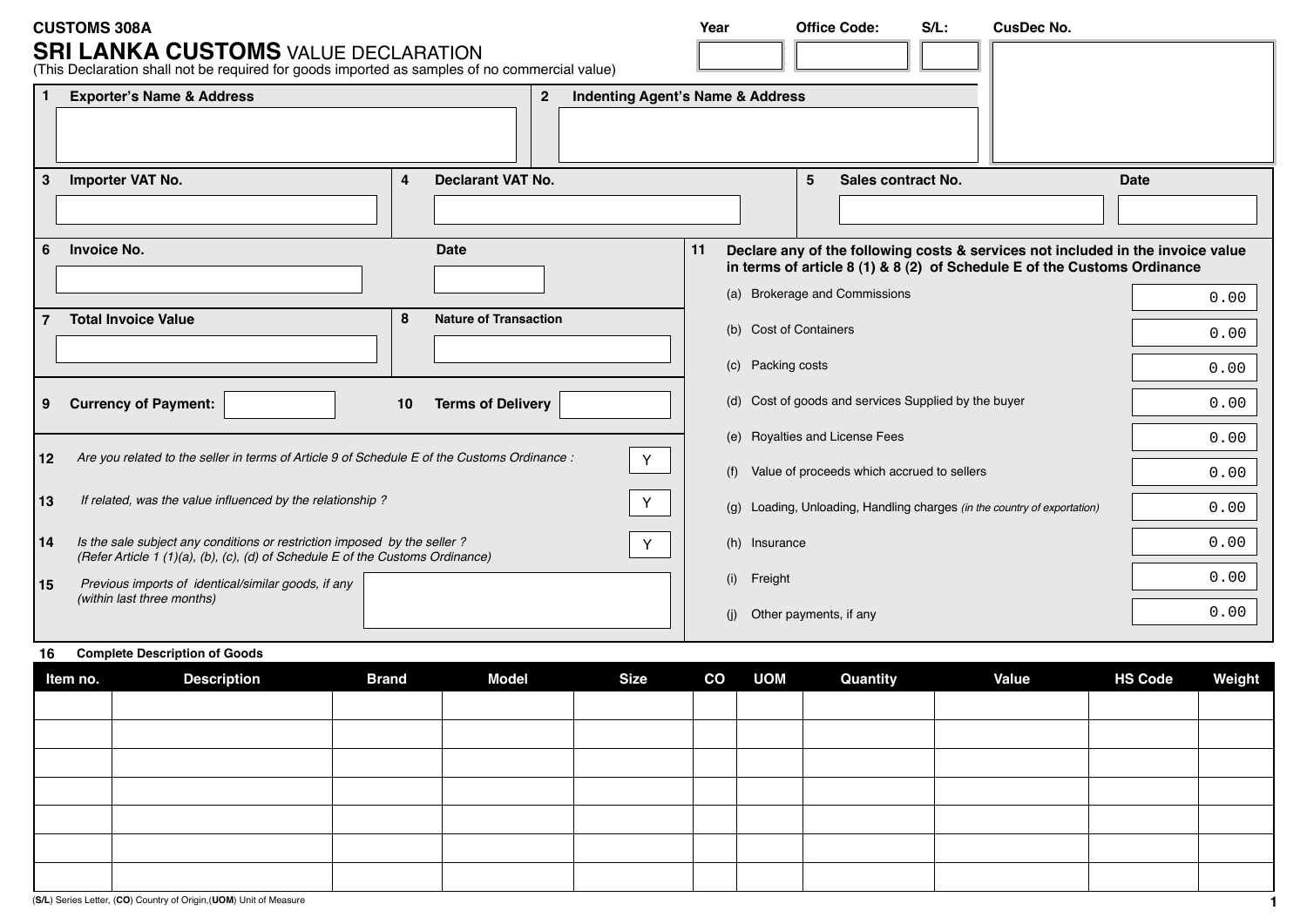| Port of Shipment<br> ≌                    | Date                       | Importer's Name and Address |                    | I hereby declare that the information furnished in this form and in the continuation sheets is true and correct<br>I also undertake to bring to the notice of Customs any particulars, which may subsequently come to my<br>knowledge, that will have a bearing on valuation.<br>No of continuation sheets, if any<br>in every respect. | Signature of importer/Agent:<br>$\cdot$ . | Date:                      | FOR OFFICE USE | Appraiser's comments | Satisfied / Doubt / suspect fraud | Appraiser<br>Date<br>Satisfied / Doubt / suspect fraud | SC<br>Date | Valuation Reference No. | Endorsements by Central Valuation Division |
|-------------------------------------------|----------------------------|-----------------------------|--------------------|-----------------------------------------------------------------------------------------------------------------------------------------------------------------------------------------------------------------------------------------------------------------------------------------------------------------------------------------|-------------------------------------------|----------------------------|----------------|----------------------|-----------------------------------|--------------------------------------------------------|------------|-------------------------|--------------------------------------------|
| <b>Terms of Payment</b><br>$\overline{1}$ | AW/BL No.<br>$\frac{6}{1}$ | $\mathbf{S}$                | <b>DECLARATION</b> | I,<br>$\mathbf{C}$<br>ω.                                                                                                                                                                                                                                                                                                                | Name of signatory                         | Name of company:<br>Title: |                |                      |                                   | SC's comments                                          |            |                         |                                            |